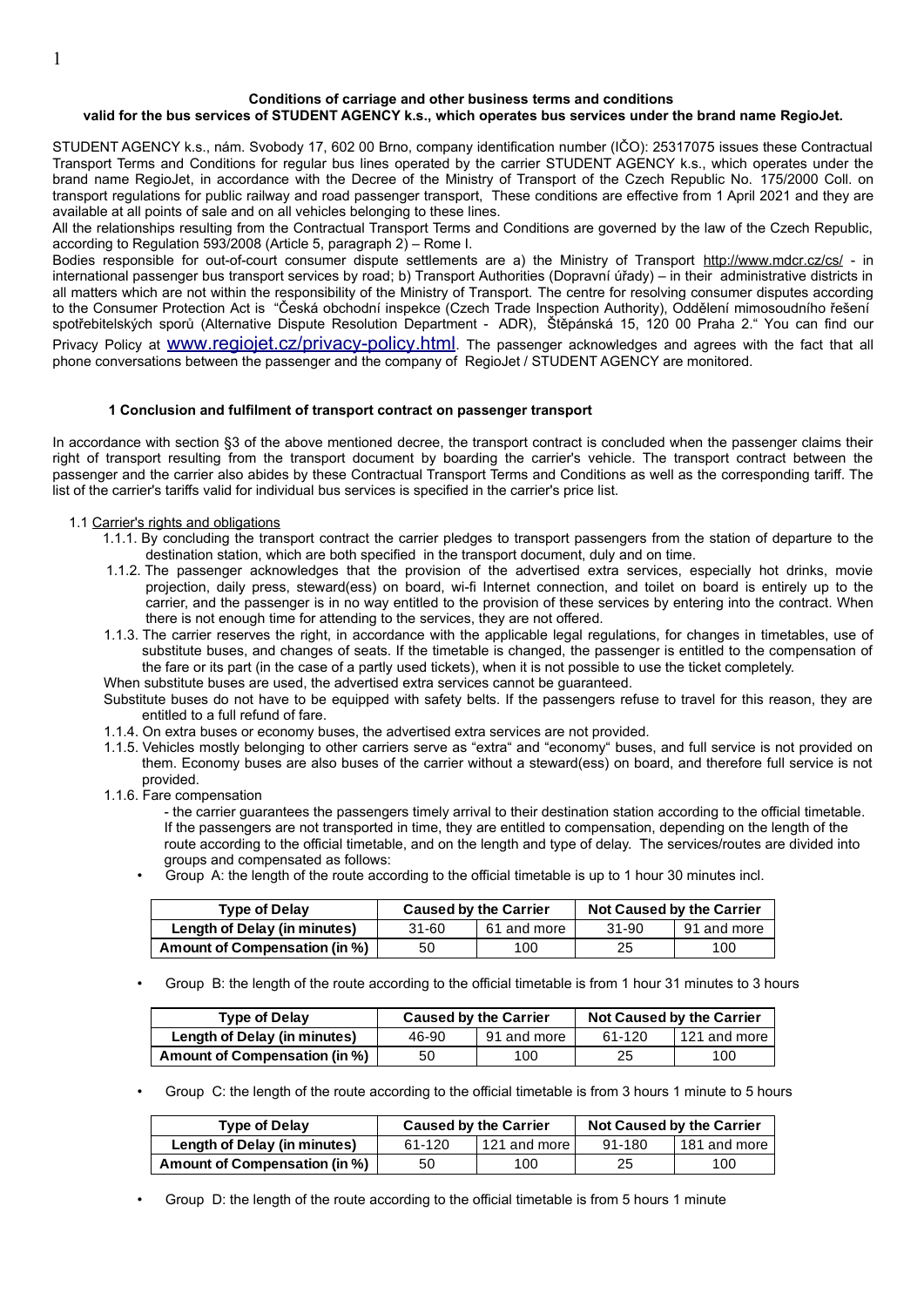| <b>Type of Delay</b>          | <b>Caused by the Carrier</b> |              | <b>Not Caused by the Carrier</b> |                  |
|-------------------------------|------------------------------|--------------|----------------------------------|------------------|
| Length of Delay (in minutes)  | 121-180                      | 181 and more | 121-240                          | l 241 and more I |
| Amount of Compensation (in %) | 50                           | 100          | 25                               | 100              |

- an unavoidable delay is a delay which was not caused by the carrier (e.g.: a car accident, impassable highway, disaster, or any other contingencies caused by force majeure, except for international bus routes, delays and delays caused by passport, medical or other control.)

- Passenger is obliged to have a negative test for Covid-19 before departure and follow obligations according to the regulations of transit and destination states related with the Covid-19 epidemic. The carrier will not refund the ticket when passenger does not follow the conditions of the transit and destination states or the police and other responsible authorities will not allow passanger to continue the journey.

- an avoidable delay is a delay caused by the carrier (e.g. technical faults)

- in the event of a combination of an avoidable delay caused by the carrier and of an unavoidable delay, the passenger is entitled to compensation, the type of which is based on which of the delays was longer. The compensations cannot be added up or combined. The maximum amount of the compensation is 100 % of the fare. - the guarantee of the timely arrival does not apply to services/buses/routes operated by a different carrier (e.g. Deutsche Bahn, SAD Prešov, Sanytour, West Bahn etc.) and to connecting buses of other carriers. The guarantee of the timely arrival does not apply on interail/eurail tickets.

- regardless of the reasons which caused the delay and the provisions hereinabove, the compensations do not apply to delays announced prior to the departures from the stations and stops (announced at the station through the owner of the stop, announced by a RegioJet / STUDENT AGENCY employee, or announced via a text message, e-mail or by phone)

## 1.1.7. Departure Guarantee

- a supplementary service offered by the carrier with the ticket for a fee of 100 CZK  $/4 \epsilon$  per person, to be purchased online and at the RegioJet / STUDENT AGENCY points of sale. The service cannot be cancelled after purchase.

- this service can only be purchased for selected airport destinations served by the carrier as offered in the reservation system, more than 24 hours prior to the departure of the service at the latest

- if the passenger misses his/her connecting flight due to the delayed flight bus/train of the carrier, the carrier shall guarantee the payment of the cost of the passenger's unused ticket, under the condition that the minimum time period between the scheduled arrival of the carrier's bus/train to the destination and the time of the departure of the aircraft has been complied with:

- flights to the Schengen area countries - the required minimum time period of 2.5 hours

- flights outside the Schengen area - the required minimum time period of 3.5 hours

- if all the conditions for claiming compensation under the purchased supplementary service are met, the passenger is obliged to send the carrier a confirmation of the missed departure from the airline within 30 days:

- in writing to RegioJet / STUDENT AGENCY, Customer Service, Dům pánů z Lipé - nám. Svobody 17, 602 00 Brno. The confirmation must be officially stamped by the airline.

- in the electronic form at the e-mail address [reditel@regiojet.cz.](mailto:reditel@regiojet.cz) The confirmation must be signed by the airline.

1.1.8. When making a ticket reservation, the carrier pledges to satisfy the passenger's demands for specific available seats.

1.1.9 In the event of any payment by the passenger on board of the bus, the carrier is obliged to accept the quintuple of the price of the goods/service at the most, up to the maximum amount of 5,000 CZK/190 € or its equivalent in other currencies.

1.1.10 In order to improve services and improve the safety of the services provided by the carrier, the vehicles of the carrier are equipped with a camera system monitoring the interior and partly the exterior of the vehicle including the passengers. By purchasing the ticket the passengers acknowledge this fact and give consent to this monitoring.

# 1.2 Passenger's rights and obligation

- 1.2.1. By concluding the transport contract the passenger pledges to abide by the transport rules and these Contractual Transport Terms and Conditions and to pay the price of the transport (hereinafter referred to as fare) according to the respective tariff.
- 1.2.2. The passengers are obliged to present a valid transport document for the purposes of checking the conclusion of this contract, throughout the course of the fulfilment of the transport contract. The data on the transport document must correspond with the data in the passenger's travel document. In the event the passenger does not have a valid transport document, the carrier is obliged not to accept him/her for transport and the passenger is in no way entitled to a refund of the fare. Each passenger is personally responsible for abiding by the passport and customs rules and regulations of the countries into which or through which they are travelling , and is obliged to abide by the customs or other administrative rules and regulations related to their luggage. If the passenger is not allowed to continue in their journey by the police authorities or customs authorities, the passenger is not entitled to any refund of the fare, neither in full or in part, nor are they entitled to any other compensation or indemnification. The passenger is obliged to pay the carrier the expenses incurred to the carrier as a result of the passenger not complying with the regulations.
- 1.2.2.1. Eurotunnel will charge a fine of £ 2000 per person for ompliance with entry documents (bad or forged documents, invalid documents,…). This fine will always be required of a passenger who does not fullfill the conditions for entry into the country and causes the fine. The company STUDENT AGENCY k.s. will enforce this fine from the passenger if it is forced to pay the fine on behalf of the client due to compensation for the damage incurred. The passenger declares that he has read the conditions for entry into the United Kingdom and undertakes to comply with them. If this does not happen, he undertakes to compensate the carrier for the damage incurred.
- 1.2.3. By purchasing the ticket/deposit on account/deposit to RegioJet Pay ticket the customer agrees with the Contractual Transport Terms and Conditions and gives the carrier consent to personal data processing.
	- 1.2.4. The passengers are obliged to check whether the ticket was issued according to their order immediately upon obtaining the ticket. If the ticket does not correspond to the data required, they are entitled to refuse the ticket. If the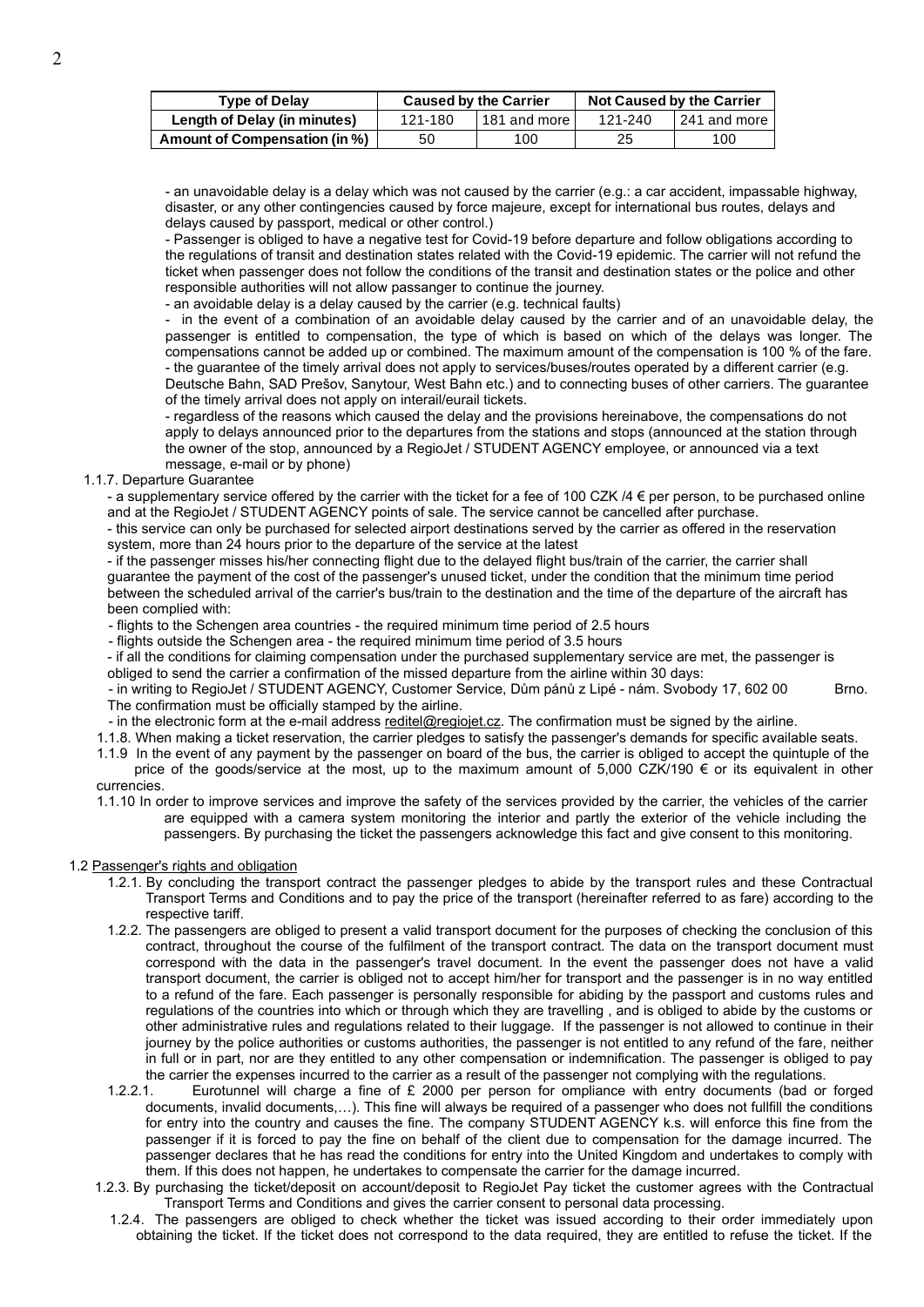passengers notify about the discrepancies in the data on the ticket later, we will proceed in accordance with cancellation conditions, and this will not be considered as a complaint.

- 1.2.5. If the passenger does not come in time for the departure or misses the departure, they are not entitled to any compensation or refund of the fare. For tickets composed of several sections boarding the bus means boarding the first bus on their entire route. If the passenger does not use any of the sections/legs of the combined route, they forfeit their right to be transported by any of the following buses on their ticket as well as their right to any refund of the unused fare.
- 1.2.6. No fare is refunded for unused or partly used ticket.
- 1.2.7. The passenger is entitled to the refund of the fare if the service they planned to use for transport, is more than thirty (30) minutes late from the passenger's station of departure and the passenger with a valid ticket gave up the journey for this reason.
- 1.2.8. The passenger is entitled to a fare refund when the transport is not carried out for reasons on the part of the carrier.
- 1.2.9. If the delay of the service is caused by reasons on the part of the carrier and results in the passenger missing the connection within one transport contract or if the commenced transport by the service was not completed, the passenger is entitled to one of the following options:
	- transport by the nearest suitable bus of the same carrier to the place of destination,
	- fare refund for the part of journey that was not carried out,
	- transport by the nearest suitable bus of the same carrier to the departure station and fare refund.
- 1.2.10. The passenger is not entitled to compensation if he/she was not transported on time.
- 1.2.11. The passenger must receive the possible awarded compensation within 6 months from the day it was awarded.
- 1.2.12. The credit balance on the account/RegioJet Pay ticket caused by cancellations of tickets/award of compensation/ deposit may be withdrawn in cash in STUDENT AGENCY k.s. or RegioJet a.s. points of sale or used for the payment of further tickets. Account balances resulting from compensation having been credited to the accounts and exceeding the amount of 500 CZK/20 EUR can only be paid out after a valid ID has been presented. This also applies to payments of balances from several accounts, moreover, the original of the ticket is required for payments related to Fixed Date Tickets; with Open and Electronic tickets, it needs to be verified that the email addresses provided for the accounts are identical. The balance on the no-name ticket (unidentified) may be withdrawn up to the amount of 1000 CZK/40 €. When withdrawing an amount larger than 1000 CZK /40 € the ticket must be with a name (identifiable), and an ID must be presented. The ID must be presented whenever the ticket is identifiable. The balances cannot be sent to bank accounts and they must be used solely for the purpose of purchase of tickets. The credit balance created by an online deposit (payment card, PayU, etc.) at [www.regiojet.cz](http://www.regiojet.cz/) cannot be paid to passengers in cash, it will be returned in the same way. Increasing the balance on the account or RegioJet Pay ticket is only possible in the currency in which this ticket/account was set up. The maximum amount of a deposit at points of sale is 5000 CZK/ 200 €. Amounts outside this range may be deposited online (using a payment card, PayU, etc.) at [www.regiojet.cz](http://www.regiojet.cz/).
	- 1.2.13. Passengers may be excluded from transport if they come to the bus under the influence of alcohol, narcotic or other psychotropic substances; and/or if they, in spite of being warned:
		- smokes, drinks excessive amounts of alcohol or uses narcotics or other psychotropic substances on the bus,
		- behaves noisily, plays noisy music, uses audiovisual technology noisily or bothers other passengers by other inappropriate behaviour, smell, etc.,
		- dirties other passengers or the vehicle as well as premises and equipment for passengers with his/her clothes or conduct,
		- damages the vehicle and/or the premises and equipment for passengers,
		- does not comply with the transport rules, these Contractual Transport Terms and Conditions or the instructions or orders of a person authorized by the carrier.
		- 1.2.14. The passenger who was excluded from transport is not entitled to any fare refund or price of seat reservation ticket refund.
		- 1.2.15. If the passenger interrupts the journey, the ticket validity expires.
		- 1.2.16. In the event of any payment by the passenger, the passenger should have the appropriate amount ready in cash with regards to the price of the goods or services; otherwise, it is possible that we will not be able to accept payments with banknotes of higher nominal value due to insufficient amount of change.
		- 1.2.17. The passenger can use their active credit on the account with STUDENT AGENCY k.s. to pay for tickets with the following carriers available through the booking system: Student agency k.s, RegioJet a.s., ARRIVA Michalovce, a.s., BUS KARPATY spol. s r.o., SAD Prešov, a. s., SAD Humenné, a.s., VYDOS BUS a.s., Deutsche Bahn, CC 1080, MT – LINES, a. s., eurobus,a.s.,Dopravní podnik hl. m. Prahy, a.s., ORBIX, s.r.o., Sanytour s.r.o., WESTbahn Management GmbH.
		- 1.2.18. Gift certificates issued by STUDENT AGENCY k.s. can be used to pay for the services of STUDENT AGENCY k.s., or any part thereof. The value of the certificate is added to the credit and used in accordance with the provisions of clause 1.2.17. Certificates cannot be redeemed for cash; not even in the event of cancellation. They can be used at the points of sale of STUDENT AGENCY k.s. and Regiojet a.s. No compensation shall be granted for lost or stolen certificates. The expiration date is printed on the certificate.
		- 1.2.19. The passenger acknowledges the fact that the reimbursement via transfer to bank account is only offered to account holders in the Czech Republic, Slovakia, Austria and Germany.
		- 1.2.20. Passengers are obliged to wear a mouth and nose protection for the entire duration of the contract of carriage. Mouth and nose protection / a face mask may be taken off for the time necessary in case of food and beverage consumption. This mandatory are obliged on the territory where government or public health autority orders to wear a mouth and nose protection in public transportation. The mouth and nose protection is not required on the passengers, to which it applies some of the declared exception.
		- 1.2.21. National authorities have taken precautionary measures relating the spread of COVID-19. Based on these measures, the carrier STUDENT AGENCY makes the following changes: Mandatory wearing of mouth and nose protection when traveling by public transport: passengers are obliged to wear FFP2 or KN95 standard face masks, or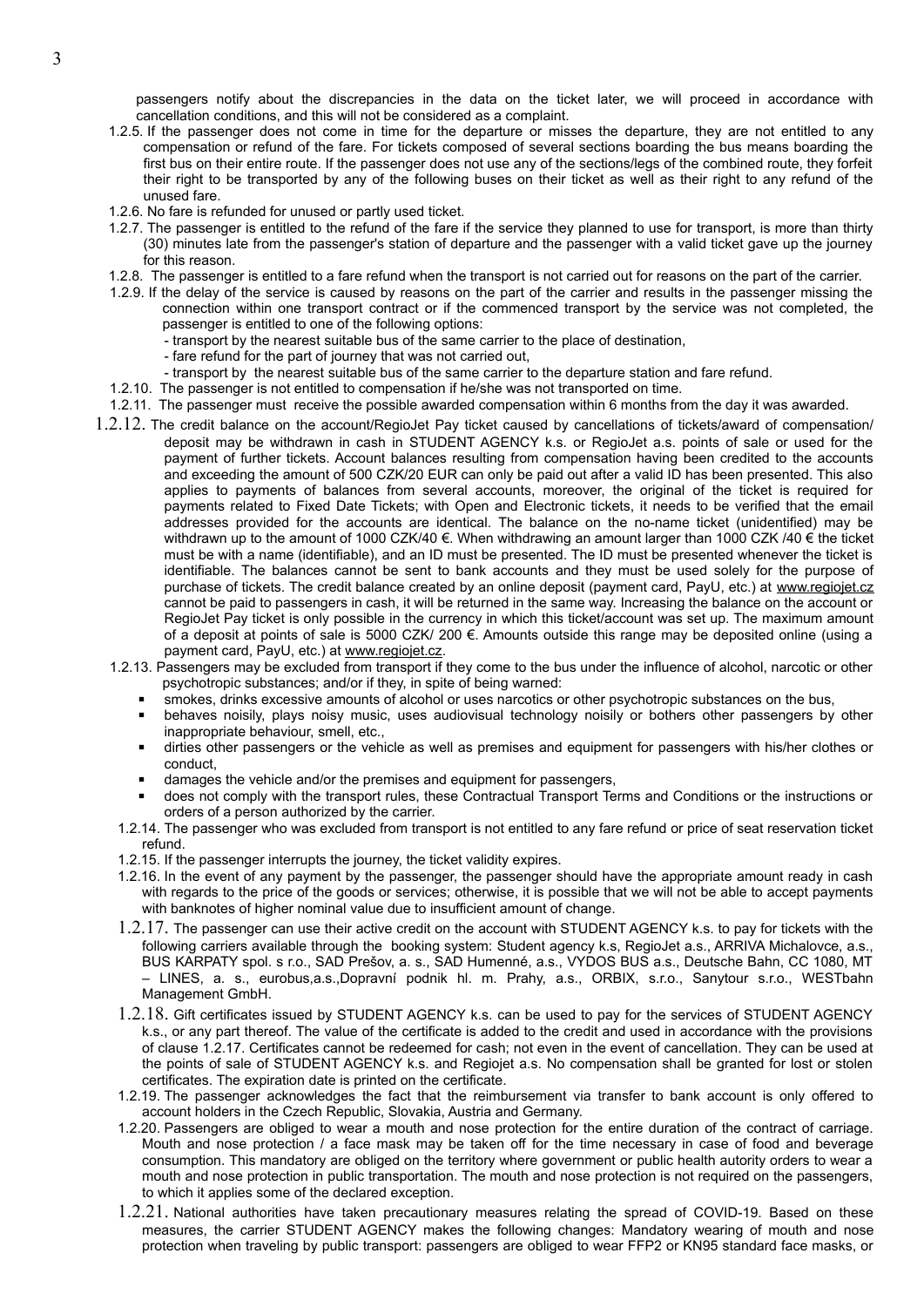2 medical (surgical) masks (further as respiratory protection) together for the entire duration of the contract of carriage. A respiratory protection maybe taken off for the time necessary in case of food and beverage consumption. A respiratory protection is not requied on the passengers, to which it applies some of declared exception. Passengers are required to comply with all government regulations associated with the COVID-19 epidemic.

## **2 Transport document and its particulars**

## 2.1 General provisions:

- 2.1.1. The passenger is obliged to present a valid transport document (hereinafter referred to as ticket) in the course of the fulfilment of the transport contract for the purposes of the control of a proper conclusion of this contract. In the event of the absence of the ticket, the passenger may board the service after stating the reservation code of the ticket which has been booked for this particular line. If the passengers cannot supply these data, they must purchase a new ticket in the Flexi tariff (international services) or a fixed date ticket (domestic lines CZ). The amount paid for the new ticket is non-refundable.
- 2.1.2. Inspection of the travel documents and reservation codes on the vehicles of the carrier is performed by persons duly authorised by the carrier, equipped with the Inspector ID. The Inspector ID includes: inspector's photo, ID number, stamp and the signature of the organization which issued the ID. If the passenger is not able to present a valid ticket, he/she is obliged to pay the fare together with the surcharge in the amount of 500 CZK/20 €. The authorised persons have the right to check if the passenger complies with the Contractual Transport Terms and Conditions and their activities are governed by the Act No. 111/1994 Coll on Road Transport, Section 18a.
- 2.1.3. The passenger is obliged to pay the price of transport (hereinafter "fare") according to the tariff valid for them (see point 2.1.6) on the day of transport. The fare includes only the transport itself. The carrier provides other optional services (see 1.1.2) free of charge.
- 2.1.4. All carrier's lines compulsorily require seat reservations.
- 2.1.5. The ticket with a reservation constitutes also a seat reservation.
- 2.1.6. All passengers, who require a discount provided on the service, are obliged to prove their right to the claimed discount when boarding the bust in the following ways:
	- children aged 15-17 incl. present any document showing their date of birth
	- children aged 0-5 incl. travels free of charge accompanied by a person older than 10 years of age present any document showing their date of birth
	- students present a valid ISIC international student card /ISIC with the function of a payment card/ ALIVE, EYCA card (EURO 26 card, EURO 26 Student) or czech pupil card, issued by one of the carriers,
	- The validity of the ISIC student card is shown on the front side of the card or it may be extended by a so-called revalidation stamp (in the form of a holographic sticker), which always indicates until when the card is valid. The requirements of pupil's cards and ISIC cards are governed by the Methodological Guideline for the Provision of Discounted Fares for Children, Youth, Students and Seniors.
	- seniors over 65 years present an ID with their photograph and their date of birth
	- disabled people present a valid ZTP or ZTP/P card, the guide of person with ZTP/P card presents the card of the person he/she is accompanying and is entitled to free transport on domestic lines (CZ),
	- passengers transported free of charge present a valid applicable card with a photograph which gives them licence to free transport.
- 2.1.7. The pupil card is only valid on the route specified in it.
- 2.1.8. If the passengers cannot prove their right to discount when boarding the bus, they are obliged to pay the difference in prices. On domestic services (CZ), the passenger must pay the price difference and a 10 CZK/0.5 € handling charge. The copies of cards are not accepted.
- 2.1.9. When manipulating with the ticket/reservation, the nine/ten digit code of the ticket/account/RegioJet Pay ticket s required.
- 2.1.10. The conditions of a specific ticket are always specified on the ticket and are binding for the ticket.
- 2.1.11. Special discounts and discounts granted as part of promotional offers always abide by the conditions published along with the respective kind of discount or promotional offer.
- 2.1.12. If invalid, false or non-existent data are entered when booking the ticket online, the carrier has the right to cancel the reservation before the end of its validity. In such cases no claims for compensations will be awarded or money refunded.
- 2.1.13. When purchasing the ticket on the bus, it is only possible to purchase a basic single ticket for the route covered by the particular service. This means that, as far as international tickets are concerned, it is not possible to purchase a ticket with a connecting service/transfer on the bus.
- 2.1.14. In the event of a non-cash payment of the fare, the fare is considered paid in the moment the amount is credited to the carrier's bank account. If the fare purchased by means of a non-cash payment has not been paid for before the passenger boards the bus, the passenger is obliged to pay the fare to the steward(ess) or the driver and the ask the carrier for a refund of the amount paid non-cash
- 2.1.15. The carrier allows the clients to make reservation in the official mobile application called Jízdenky RegioJet (Tickets RegioJet) issued by the STUDENT AGENCY k.s. company. The carrier does not guarantee the functionality of the application for the management of reservations in mobile phones when the application is not used in the latest version.
- 2.1.16. The ticket is invalid if:
	- it is damaged to such an extent that the data necessary for inspecting the correctness of its use are not legible,
	- the data on the ticket do not correspond to the reality or were changed without authorization,
	- it was issued for a certain person and is used by a different person on an international line,
- 2.1.17. No substitute is issued or a refund made for destroyed, lost or stolen international tickets. If the passenger does not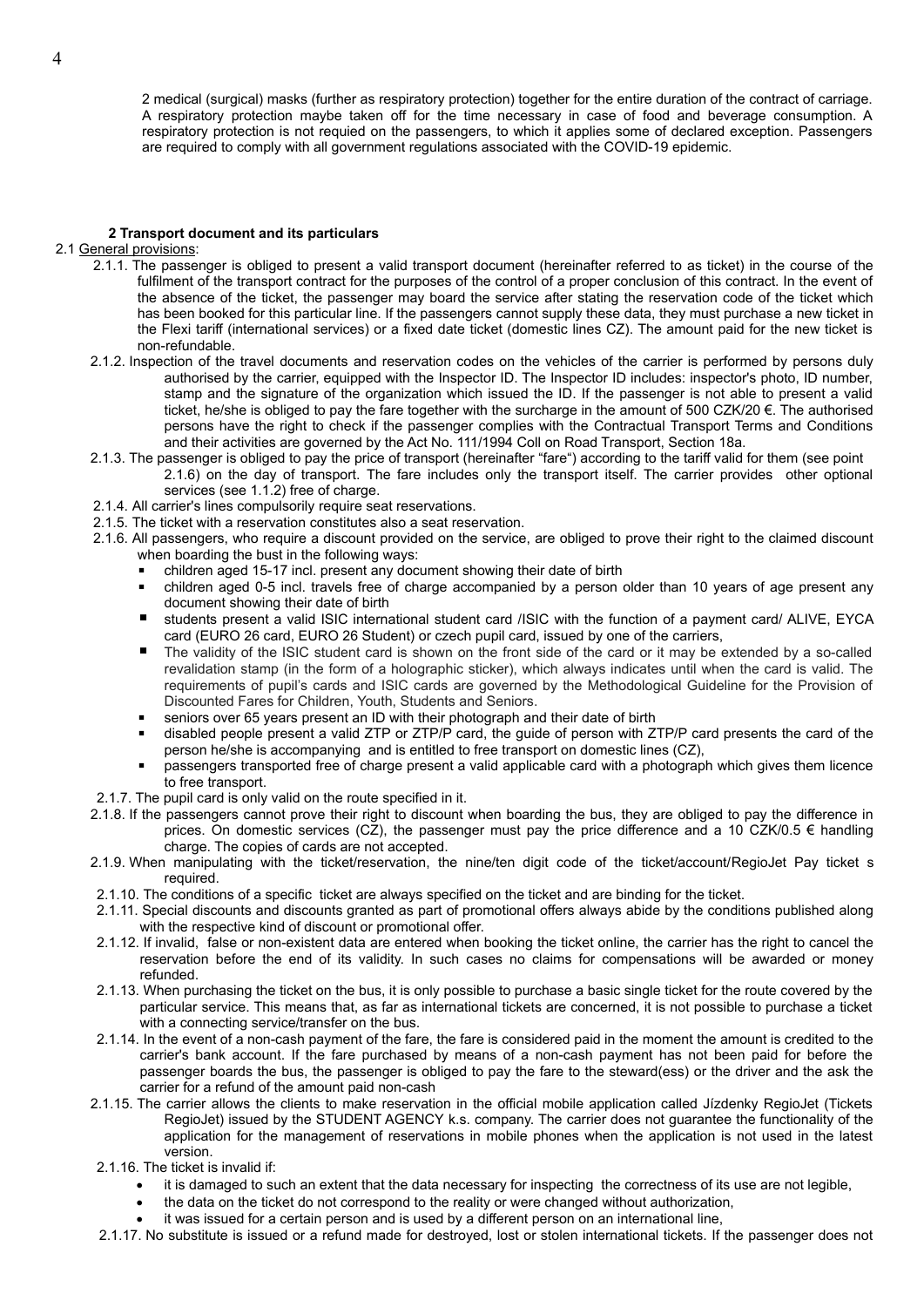know the reservation code of this ticket, he/she is obliged to buy a new ticket. The sum paid for the new ticket is nonrefundable

2.1.18. A ticket booked and paid online at a contractor outside the reservation system of the carrier on the web regiojet.cz/com/at/de may only be cancelled by the contractor. All transactions for tickets reserved and paid outside the carrier's reservation system must be settled exclusively with the contractor.

## 2.2 Types of tickets

# **The carrier sells the following types of tickets for international transport:**

## **2.2.1. Standard Flexi basic ticket**

2.2.1.1. Flexi ticket general terms and conditions

- 2.2.1.1.1. The booking, change or cancellation of booking can be made at the website [www.regiojet.cz](http://www.regiojet.cz/) via a mobile application, by phone on +420 222 222 221 in person at RegioJet / STUDENT AGENCY points of sale, or directly with our staff when boarding the bus, if not stated otherwise below.
- 2.2.1.1.2. Only the route printed on the ticket may be booked, or it may be possible to shorten the route within the same tariff zone or transfer.
- 2.2.1.1.3. In the event of a tariff change or a departure/arrival destination change, it is necessary
- to pay the amount remaining to cover the full price of the ticket 2.2.1.1.4. On selected international routes, the Special tariff may be 2.2.1.1.4. On selected international routes, the Special tariff may be purchased, governed by special conditions.
- 2.2.1.1.5. A handling fee will be charged by the stewardess upon the departure of a newly booked bus or by the seller if the change is made in person, or by the seller when cancelling the ticket. If the passenger refuses to pay the handling fees when boarding the bus, they can be excluded from transport due to this
- fact.<br>.2.1.1.6 Extra bus surcharge: Passengers booking their tickets for an extra bus may be charged a surcharge. This surcharge may be paid to the seller or when boarding the bus. If the passenger refuses to pay the handling fees when boarding the bus, they can be excluded from transport due to this fact.
- 2.2.1.1.7. All handling fees and surcharges are non-refundable.<br>2.2.1.1.8. Issued Flexi ticket may be cancelled at the compan
- Issued Flexi ticket may be cancelled at the company which issued the ticket, or at the carrier, and there is a cancellation fee charged.<br>2.2.1.1.9. Tickets obtained free of charge
- Tickets obtained free of charge with a package tour bought at STUDENT AGENCY k.s. may be changed from the part of the customer 2 hours prior to the scheduled departure of the service from the stop free of charge. The client has the right for a reservation on the nearest bus of the carrier on the specific line – depending on the availability of seats.
- 2.2.1.1.10. The price of a ticket purchased on the bus is the same as the price of a FLEXI ticket. If a passenger uses a discounted fare, the ticket price is rounded to the whole number in the given currency.
- 2.2.1.2. The terms and conditions on the lines to/from England, Belgium, Luxembourg, Switzerland, France, Netherlands, Italy, Croatia, Romania, Denmark, Hungary (only applies to the city of Szeged)
	- 2.2.1.2.1. The ticket is issued for a specific name. The name can only be changed
		- by cancellations
		- on boarding the bus for the fee of 500 CZK/20€/18 GBP/28CHF/5500HUF
	- 2.2.1.2.2. Change in the booking (time/date) is not possible.
	- 2.2.1.2.3. The ticket may be cancelled 6 hours prior to boarding the bus, a cancellation fee amounting to 10% of the price of the unused ticket will be charged.
- 2.2.1.3. The terms and conditions of tickets to/from Germany (except the cities of Berlin and Dresden) and of international carriage abroad (carriage between the second and third countries with the exception of tickets from the Czech Republic/Slovak Republic/ Hungary abroad and/or back)
	- 2.2.1.3.1. The name of the passenger on the ticket is required. The name can only be changed - by cancellations
		- on boarding the bus for the fee of 500 CZK/20€/18 GBP/28CHF/5500HUF
	- 2.2.1.3.2. Change in the booking (time/date) is not possible.
	- $2.2.1.3.3.$  For tickets purchased at a point of sale (made by user admin) is possible to cancel the booking 1 hour before the departure at the latest, and a cancellation fee in the amount of 10% of the fare will be charged
	- 2.2.1.3.4. For tickets bought online at [www.regiojet.cz](http://www.regiojet.cz/) (made by the user online, mobile web or application) is possible to cancel the booking 1 hour before the departure at the latest, and a cancellation fee in the amount of 10% of the fare will be charged,
- 2.2.1.4. The terms and conditions of tickets to/from Hungary (except the city of Szeged), Austria, Poland, and Germany (only applies to the cities of Berlin and Dresden).
	- 2.2.1.4.1. The name of the passenger on the ticket is nor required, the ticket is transferable.
	- 2.2.1.4.2. Change in the booking (time/date) is not possible.
	- 2.2.1.4.3. For tickets purchased at a point of sale (made by user admin):
		- the ticket may be cancelled 15 minutes prior to boarding the bus at the latest, a cancellation fee amounting to 10% of the price of the unused ticket will be charged.
	- 2.2.1.4.4. For tickets bought online at [www.regiojet.cz](http://www.regiojet.cz/) (made by the user online, mobile web or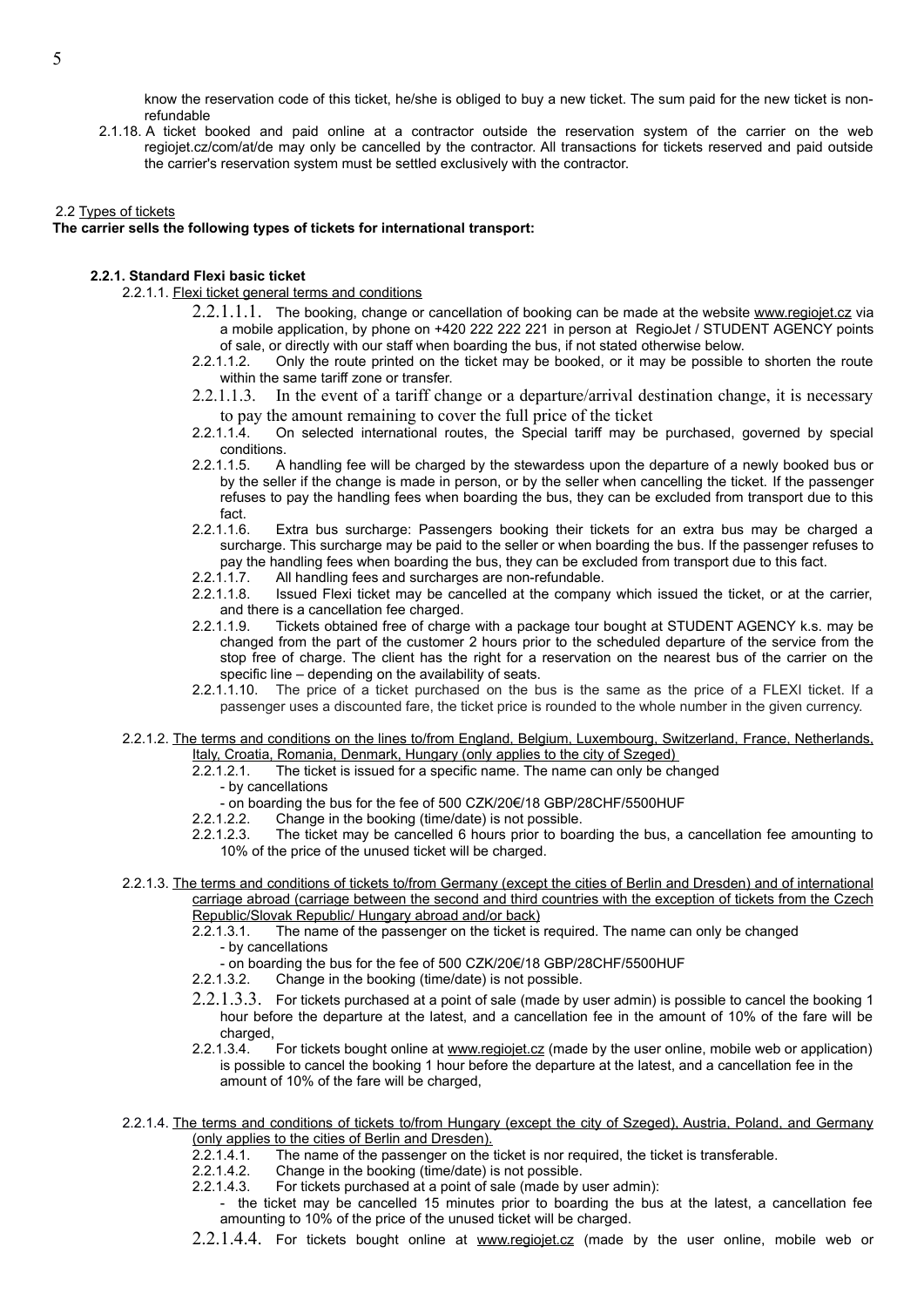application):

- the ticket may be cancelled 15 minutes prior to boarding the bus at the latest, free of charge
- 2.2.1.5. The terms and conditions of tickets domestic transport in Germany and France (i.e. cabotage in Germany and France)
	- 2.2.1.5.1. The name of the passenger on the ticket is nor required.<br>2.2.1.5.2. Change in the booking (time/date) is not possible.
	- Change in the booking (time/date) is not possible.
	- 2.2.1.5.3. For tickets purchased at a point of sale (made by user admin):
	- the ticket may be cancelled 15 minutes prior to boarding the bus at the latest, a cancellation fee amounting to 10% of the price of the unused ticket will be charged.<br>2.2.1.5.4. For tickets bought online at www.regiojet.cz (made by the
	- 2.2.1.5.4. For tickets bought online at [www.regiojet.cz](http://www.regiojet.cz/) (made by the user online, mobile web or application):
		- cancelled 15 minutes prior to boarding the bus at the latest, free of charge

#### 2.2.2. **Special Tariff**

2.2.2.1. Tariff conditions

- 2.2.2.1.1. Ordinarily only one way ticket is possible, except for selected destination where return ticket is available
- 2.2.2.1.2. A tariff at a reduced price valid on selected international lines; however, it is not possible to claim entitlement to the tariff
- 2.2.2.1.3. It can have several price levels
- 2.2.2.1.4. It cannot be combined with other discounts or tafiffs
- 2.2.2.1.5. The obligation to provide the name of the passenger for the ticket follows the Flexi Tariff conditions with regard to the destination the passenger is purchasing
- 2.2.2.1.6. The conditions of manipulation (change of reservation, cancellations or change of the name) follow the Flexi Tariff conditions with regard to the destination the passenger is purchasing
- 2.2.2.1.7. Tickets in the Special Tariff cannot be purchased when boarding the bus

#### **The carrier sells the following types of tickets for domestic transport and Slovakia:**

#### **2.2.1. Fixed date ticket**

- 2.2.1.1. It is issued for a specific date, time and route and can be used on domestic lines und Slovakia.
- 2.2.1.2. It is possible to cancel the Fixed Date Ticket in person at any point of sale of the carrier according to the terms and conditions and for a cancellation fee given on the ticket after presenting the original of the ticket. The cancellation of the ticket may also be carried out online at [www.regiojet.cz](http://www.regiojet.cz/) or via mobile application and the credit balance will be dealt with in accordance with point 1.2.12.
- 2.2.1.3. Fixed date tickets may be cancelled 15 minutes prior to the scheduled departure of the bus at the latest.

#### 2.2.2. **Open ticket** (hereinafter referred to as OT)

- 2.2.2.1. It is a ticket bought without a reservation.
- 2.2.2.2. The validity of this ticket is limited by the validity of the price list of the respective line. If there is an increase in prices, a refund of full price of the ticket will be awarded - or it will be possible to deposit the difference in prices on the ticket and subsequently book it.
- 2.2.2.3. Making and cancelling of OT reservations can be made via the Internet at [www.regiojet.cz](http://www.regiojet.cz/) or using the official mobile application or via a text message sent to +420 606 999 039. The reservations and cancellations made in these three ways are free of charge.
- 2.2.2.4. Making and cancelling of OT reservations cannot be made at points of sale.
- 2.2.2.5. An OT reservation may be made 3 minutes prior to the scheduled departure of the service at the latest.
- 2.2.2.6. The booking on an Open Ticket can be cancelled 15 minutes prior to the scheduled departure of the service at the latest. The change of the booking is only possible on selected lines. On the lines where the booking cannot be changed, the booking must be cancelled and a new booking must be made.
- 2.2.2.7. The cancellation of an OT issued for domestic services or Slovakia and the refund of the money paid for it (booked or without a booking) is only possible at points of sale of the carrier free of charge. With a booked OT, the limit for the cancellation and refund is 15 minutes prior to the scheduled departureof the booked service at the latest.

#### 2.2.3. **RegioJet Pay ticket** (hereinafter referred to as CT)

- 2.2.3.1. This is a ticket issued for a specific name, to be used repeatedly.
- 2.2.3.2. To acquire this ticket, the passenger must register at [www.regiojet.cz](http://www.regiojet.cz/). Passengers may collect the ticket at labelled points of sale upon proving their identity.
- 2.2.3.3. The CT is transferable, the number of bookings is only limited by the amount of credit. Tickets may be booked in any tariff via the website or via mobile application.
- 2.2.3.4. Reservations cannot be made or cancelled at points of sale.
- 2.2.3.5. Reservations and cancellations of reservations can be made via the Internet at [www.regiojet.cz](http://www.regiojet.cz/) via a mobile application or by sending a text message to +420 606 999 039. The reservations and cancellations made in these two ways are free of charge.
- 2.2.3.6. Deposit to the CT may be made in cash at any RegioJet / STUDENT AGENCY point of sale or by an online deposit (payment card, PayU, etc.), or bank transfer on account at [www.regiojet.cz.](http://www.regiojet.cz/) The minimum amount of deposit at points of sale is 300 CZK/10 €, the maximum amount of balance is 5000 CZK/ 200 €. Amounts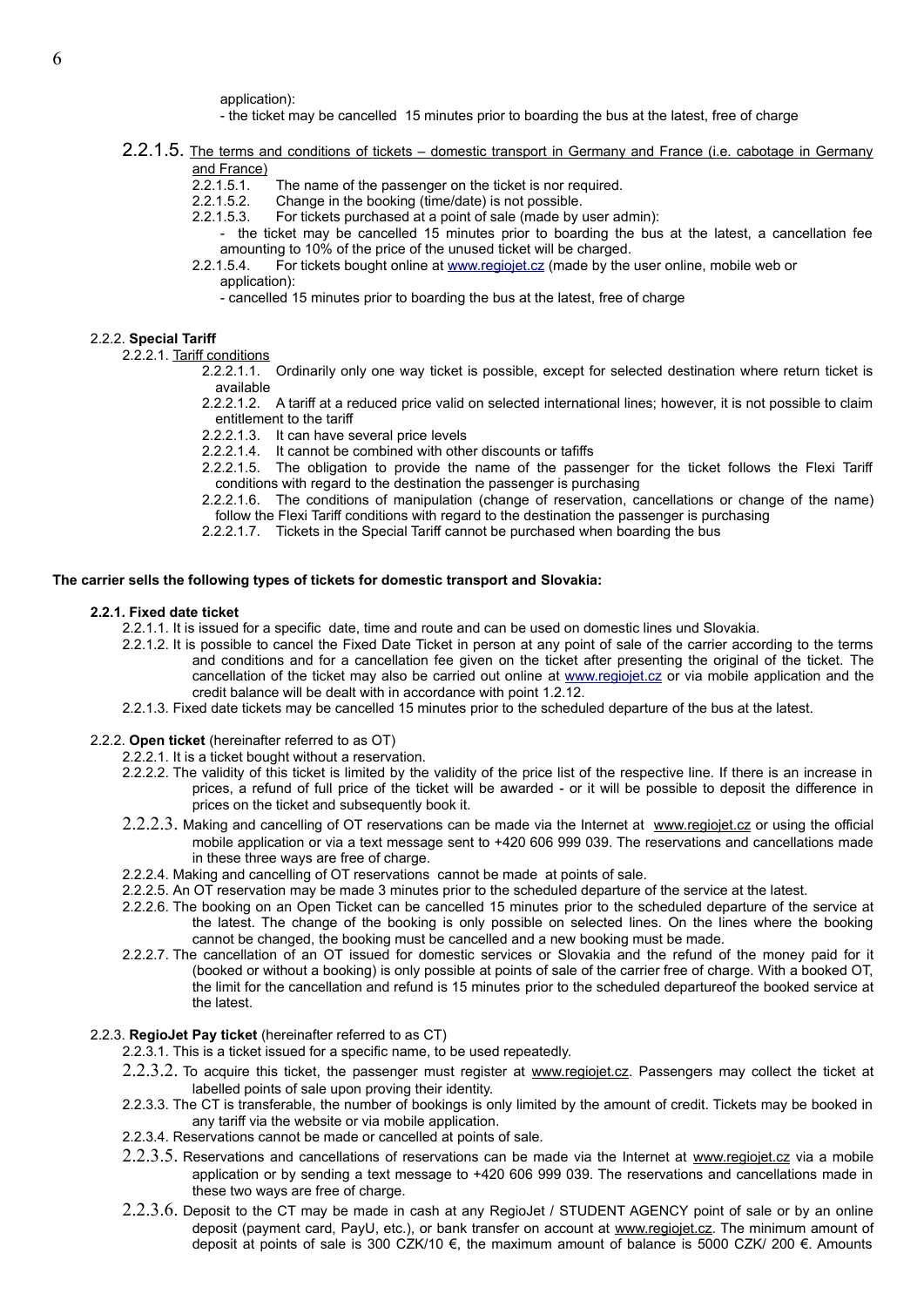outside this range may be deposited online (using a payment card, PayU, etc.) at [www.regiojet.cz](http://www.regiojet.cz/).

- 2.2.3.7. Withdrawal of the whole amount of money from the CT is possible at any RegioJet or STUDENT AGENCY point of sale upon proving one's identity even when the client does not want to cancel the CT.
- 2.2.3.8. CT reservations may be made 3 minutes prior to the scheduled departure of the service at the latest.
- 2.2.3.9. The booking can be cancelled 15 minutes prior to the scheduled departure of the service at the latest. The change of the booking is only possible on selected lines. On the lines where the booking cannot be changed, the booking must be cancelled and a new booking must be made.
- 2.2.3.10. Loss of CT: CT may be blocked upon the passenger's identification by phone on +420 222 222 221 or in person at any RegioJet / STUDENT AGENCY point of sale. CT may be reissued with a new CT code at points of sale upon proving one's identity.
- $2.2.3.11$ . The cancellation (termination) of the RegioJet Pay ticket/account by its owner is possible in writing to the registered office of the company or by email to [info@regiojet.cz](mailto:info@regiojet.cz). RegioJet Pay ticket/account can be cancelled when it does not contain any unused bookings or a credit balance. The credit balance can be withdrawn in accordance with 1.2.12.

## 2.2.4. **Electronic ticket** (for domestic transport and Slovakia)

2.2.4.1. It is issued for a specific date, time, line and seat on the bus.

- 2.2.4.2. Electronic ticket (hereinafter referred to as E-ticket) may be purchased via the website [www.regiojet.cz](http://www.regiojet.cz/) via a mobile application or by an online deposit (payment card, PayU, etc.). E-tickets may be booked and bought 3 minutes prior to the scheduled departure of the bus at the latest.
- 2.2.4.3. The booking on an Electronic Ticket can be cancelled 15 minutes prior to the scheduled departure of the service at the latest. The change of the booking is only possible on selected lines. On the lines where the booking cannot be changed, the booking must be cancelled and a new booking must be made.
- 2.2.4.4. An E-ticket, on which the reservation was cancelled, may be booked again via the Internet at [www.regiojet.cz](http://www.regiojet.cz/) via a mobile application or by sending a text message to +420 606 999 039. Booking at points of sale is not possible.
- 2.2.4.5. E-tickets without a reservation can be booked 3 minutes prior to the scheduled departure of the service at the latest.
- 2.2.4.6. Cancellations of E-tickets with a reservation, issued for domestic lines or Slovakia, is only possible in person at any RegioJet / STUDENT AGENCY point of sale free of charge. If the E-ticket is reserved, it may be cancelled 15 minutes prior to the departure of the service at the latest. Cancellation of E-tickets can be made via the Internet at [www.regiojet.cz](http://www.regiojet.cz/) via a mobile application or using the official mobile application or via a text message sent to +420 606 999 039. The reservations and cancellations made in these three ways are free of charge.
- 2.2.4.7. Changes in Open, RegioJet Pay ticket, Electronic, or Fixed Date ticket are possible only at a point of sale after presenting the ID of the owner of the ticket.

### 2.2.5. **Off-peak, Standard, Peak fares** (valid on selected domestic lines)

- 2.2.5.1. Off-peak, Standard, Peak fares are subject to the terms and conditions according to the type of the ticket according to sections 2.2.4; 2.2.5; 2.2.6; and 2.2.7.
- 2.2.5.2. Standard fare usual fare
- 2.2.5.3. Off-peak fare the lowers possible fare for selected services
- 2.2.5.4. Peak fare the highest possible fare for selected services
- 2.2.5.5. When buying a ticket on the bus, the client is obliged to pay the sum amounting to the price of the Fixed Date Ticket – Peak Fare regardless of what type of service it is.
- 2.2.6. In the event of the client travels by an earlier service on domestic lines compared to the ticket they bought, and if the ticket cannot be cancelled, the client must always pay the handling fee of 10CZK / 0.5 € when boarding the bus. In the event Peak, Standard and Off-peak fares apply on the service, the client is obliged to pay the amount remaining to the price of the Fixed Date Ticket – Peak Fare and a handling fee in the amount 10 CZK / 0.5 EUR.

## **3 Transport of people and animals**

## 3.1 General provisions

- 3.1.1. Passengers are required to wear a seatbelt throughout the journey, if their seat is equipped with a seatbelt. If a passenger leaves their seat at any time during the journey, they do so at their own risk, and are well aware of their obligation to have their seatbelt fastened whenever the bus is in motion.
- 3.1.2. The passengers must follow the safety instructions of the employees of the carrier while boarding the bus or getting off, and throughout the journey. Passengers are also obliged to use safety handles and other security features the bus is equipped with when boarding the bus, getting off, and when moving around the bus, so that they would minimize possible security risks.
- 3.1.3. The location of stops can change due to organizational and operational reasons. The carrier recommends that passengers check the time and place of departure before the journey.
- 3.1.4. The arrivals and departures stated in timetables and on tickets are always stated in local times.
- 3.1.5. Children under 12 incl. must not be seated on the seats behind the driver (seats No. 1, 2, 3 and 4), on the seats behind the back door and on the middle seat in the last row. When purchasing tickets, the passengers are obliged to report that the ticket is for a passenger under the age of 13.
- 3.1.6. A suitable child restraint is recommended (a child safety seat or a booster cushion) for children under 3 years of age with you. A child restraint system is not compulsory for older children, and common and compulsory bus equipment does not include such restraints. Children under 3 years of age might not be transported if they do not have a child safety seat or a booster cushion with them for transport purposes.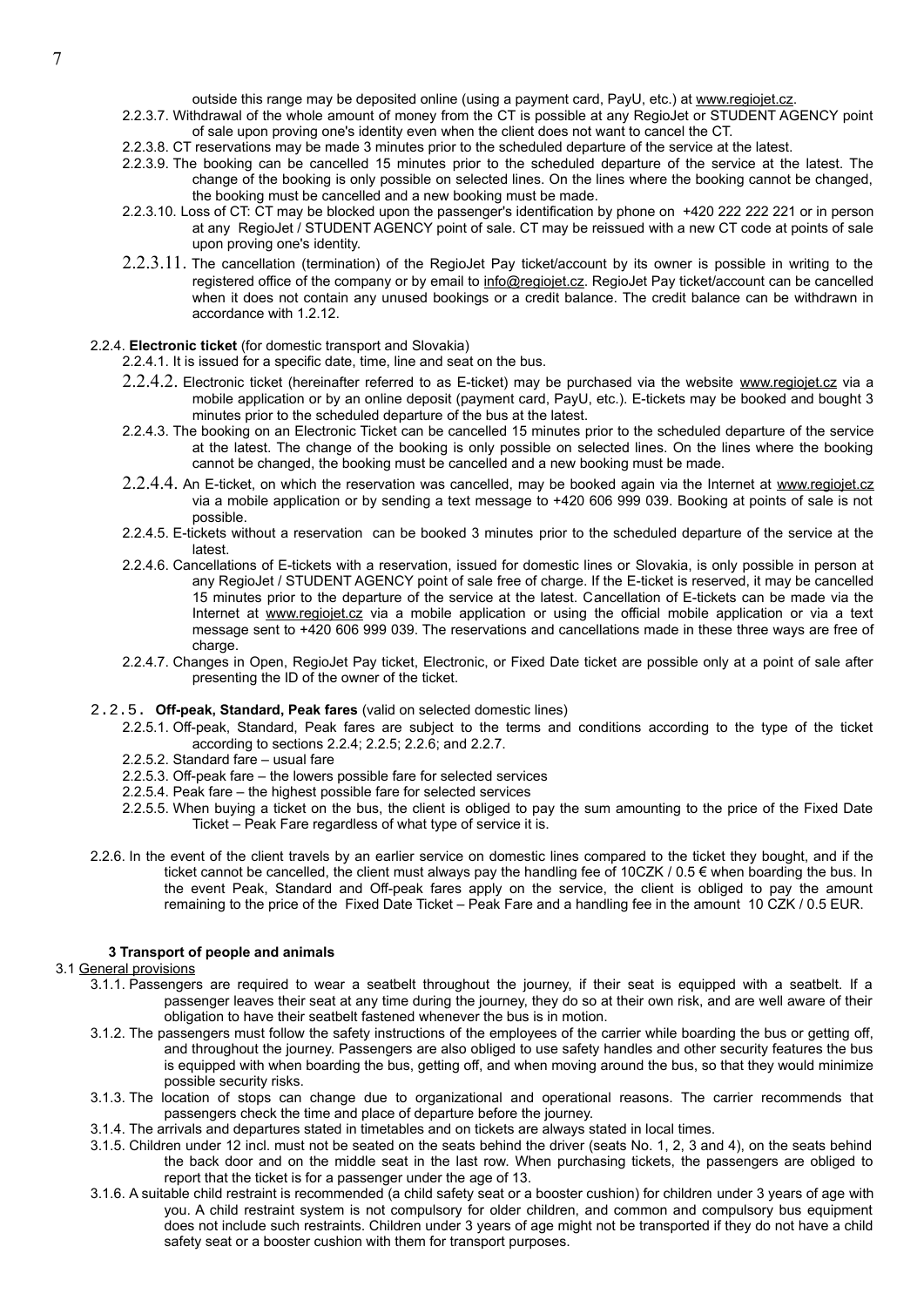- 3.1.7. It is not possible to transport passengers without a seat reservation.
- 3.1.8. Each passenger is entitled only to 1 seat.
- 3.1.9. It is possible to transport guide and assistance dogs (properly labelled and with a pertinent card) accompanying a person with ZTP/P card or the dog trainer on the bus. The passenger is obliged to ensure that the animal will not dirty or damage the vehicle or endanger other passengers. Price conditions are specified in points 3.2.4, 3.3.3 and 3.4.9.
- 3.1.10. Consumption of brought alcohol as well as of narcotics and psychotropic substances is prohibited. The sale of alcoholic drinks to particular passengers may be limited at crew's discretion.
- 3.1.11. If the selection of seats was not available when purchasing the tickets, the steward(ess) assigns the seats to passengers when they board the bus.
- 3.1.12. The carrier does not provide assistance services for passengers with limited mobility or other disabilities. The vehicles of the carrier do not have a wheelchair access. Exceptional placement of vehicles with platforms for the transport of passengers on wheelchairs is indicated in the booking system.
- 3.2 Transport on domestic lines in the Czech Republic and Slovakia:
	- 3.2.1. On domestic lines in the Czech Republic, a child 0-5 inclusive accompanied by a person over 10 years of age can be transported free of charge and the child is entitled to their own seat. Each accompanied child aged up to 5 inclusive transported free of charge has to be accompanied by a different person over 10 years of age.
	- 3.2.2. Children aged up to 5 incl. may only be transported when accompanied by a person older than 10 years of age.
	- 3.2.3. The passengers who do not occupy their seats 5 minutes prior to the scheduled departure of the bus at the latest, lose their claim to the seat without compensation. The bus crew will offer them another seat if available. If the passengers does not come at the departure time specified in the timetable at the latest, the ticket expires without any right to compensation.
	- 3.2.4. Animals may be transported only when placed safely in carrier boxes, cages or bags with waterproof bottoms, which are designed for animals. Animals carried in this way are transported free of charge and they travel on the passenger's lap or under his/her feet, and must remain in the carrier box, cage or bag throughout the journey.
	- 3.2.5. Passengers with limited movement abilities or limited orientation are entitled to the seats reserved for them. If this entitlement is not obvious immediately, the passenger must present the relevant card/ID. Other passengers who sit on such seats must vacate the seat for the person with limited movement abilities and orientation.

### 3.3 Transport on domestic lines in Germany:

- 3.3.1. Children aged up to 5 incl. may only be transported when accompanied by a person older than 10 years of age.
	- 3.3.2. The passengers who do not occupy their seats 5 minutes prior to the scheduled departure of the bus at the latest, lose their claim to the seat without compensation. The bus crew will offer them another seat if available. If the passengers does not come at the departure time specified in the timetable at the latest, the ticket expires without any right to compensation.
- 3.3.3. Animals may be transported only when placed safely in carrier boxes, cages or bags with waterproof bottoms, which are designed for animals. Animals carried in this way are transported free of charge and they travel on the passenger's lap or under his/her feet, and must remain in the carrier box, cage or bag throughout the journey.

#### 3.4 Transport on international lines:

- 3.4.1. The carrier recommends the passengers to take out travel insurance when travelling abroad.
- 3.4.2. We recommend that the passengers come 30 minutes prior to the scheduled departure of the bus.
- 3.4.3. The passengers who do not occupy their seats 10 minutes prior to the scheduled departure of the bus at the latest, lose their claim to the seat without compensation. The bus crew will offer them another seat if available. If the passenger does not come at the departure time specified in the timetable at the latest, the ticket expires without any right to compensation.
- 3.4.4. In the case of a purchase of more seats for one passenger, the carrier is entitled to use this seat. In such cases, the passenger is confirmed this in writing by the bus crew and the passenger then lodges a claim for the refund of the sum amounting to the price of the ticket to the carrier.
- 3.4.5. Children up to the age of 9 inclusive may be transported only when accompanied by adults (over 18 years of age). If the adult is not the child's parent, we recommend to give the child full powers.
- 3.4.6. Children aged 10-14 incl., who are not accompanied by an adult, can travel in Adult Tariff for the price of Flexi or Special Tariffs. When they need to wait for their connection, the carrier does not assume any responsibility for under age passengers during the time when they wait for the connection.
- 3.4.7. All under age passengers aged 10 17 incl., not accompanied by an adult, are obliged to present a full powers form, filled in by their parents or legal guardians, before boarding the bus. An individual form must be presented for each journey (therefore there must be two forms for a return ticket). Full powers forms are available at points of sale of RegioJet / STUDENT AGENCY or on the website.
- 3.4.8. It is not possible to purchase an individual ticket in the tariff Children's Fare. Children's fare can only be used when buying a group ticket.
- 3.4.9. Animal transport is only allowed on the routes to Berlin and Dresden, Krakow, Vienna, Bratislava, Žilina, Budapest, Timisoara (only on the territory of the Czech Republic, Slovak Republic of Hungary), Italy (only on the territory of the Czech Republic and Austria). The animal must be up to 10kg of weight and can only be transported safely placed in a transport case, cage or bag with impervious bottom that is intended for the transport of animals. Animals transported in this way are transported free of charge and travel on the lap or under the seat of the owner and must remain in the transport case, cage or bag throughout the whole journey. The completeness and accuracy of the animal's documents is fully within the passenger's responsibility. The exception is the transport of a guide and assistance dog, which is transported free of charge on all routes, must be appropriately marked and own relevant documents. If the journey is longer than 5 hours, this fact must be reported more than 24 hours in advance to the phone number +420 222 222 221 or at the e-mail address [info@regiojet.cz.](mailto:info@regiojet.cz)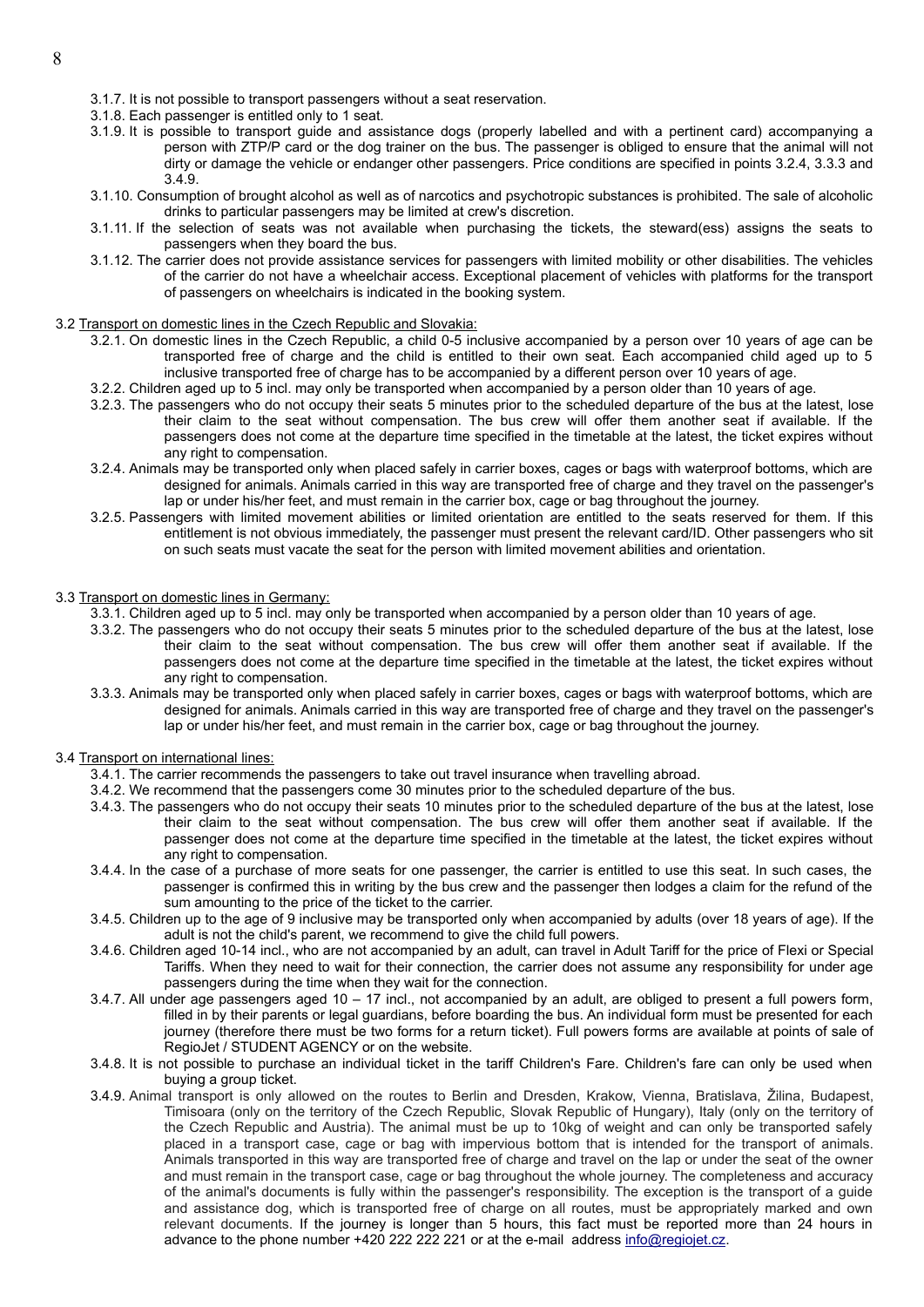- 3.4.10. Brief breaks in the course of the journey are not compulsory. Their intervals as well as length are dependent on the timetable of the service. The passenger is obliged to return within the time allotted for the break by the steward(ess) or the driver. If the passenger does not board the bus by the end of the break, he is not entitled to any compensations and no claims will be awarded.
- 3.4.11. In the case of insufficient capacity of the connection when booking the second journey of a return ticket, the route may be shortened on the ticket. The unused fare in non-refundable in such cases.

## **4 Transport of luggage, prams and bicycles**

# 4.1 General conditions of transport of luggage:

- 4.1.1. Hand luggage is luggage which is easily portable, can be placed under or above the passenger's seat and its size does not exceed 15 x 25 x 35 cm. Hand luggage must not damage the vehicle equipment. Passengers are responsible for their hand luggage during the journey.
- 4.1.2. All passengers are obliged to label their luggage put in the luggage compartment in a visible place with their name, surname, address, and name of destination.
- 4.1.3. The passenger is obliged to inform the driver about the luggage which he/she wants to put into the luggage compartment.
- 4.1.4. We do not recommend that the passengers put fragile or valuable things, documents and electronics in the luggage which is put in the luggage compartment. The carrier is not responsible or liable for any loss or damage of these items or the contents of the luggage.
- 4.1.5. If the passenger has more than two pieces of luggage in the luggage compartment, other luggage will be transported only if there is free space (there is a maximum of 5 pieces of luggage per one passenger, if there are more pieces, the carrier can guarantee the transport of the luggage only on the part of the line where it was accepted).
- 4.1.6. The passenger is responsible for the transfer of their luggage when changing the vehicle and for its reloading after customs control.
- 4.1.7. Bicycles, skis, snowboards and prams are accepted for transport only when there is no risk of damaging other luggage and there is free space in luggage compartment. Bicycles must be folded and packed safely in boxes or carrying bags, skis and snowboards must be wrapped. Prams and wheelchairs must be folded.
- 4.1.8. The passengers are obliged to solve the possible complaints regarding the illegitimacy of the fee for excess luggage directly with the bus crew. Later complaints regarding illegitimate fees for excess luggage will not be accepted.
- 4.1.9. The following luggage cannot be transported:
	- luggage which could endanger safety of passengers or damage other luggage by its nature
		- luggage which exceeds 150 x 150 x 150 cm
		- luggage exceeding the weigh of 50 kg
- 4.1.10. The passenger must not hand in to be put into the luggage compartment luggage the value of which is higher than CZK 5.000/€190 on domestic lines (CZ, SK and Germany) and lines to/from Slovakia and Hungary and 10,000 CZK/400 € on other international lines and in irregular transport.
- 4.1.11. The transport of dangerous substances and objects (unlocked weapons without necessary licenses, explosives, intoxicating and psychotropic substances etc.) is prohibited.
- 4.1.12. The carrier is not responsible and accepts no liability for the luggage left on the bus.
- 4.1.13. The transport of parcels and unaccompanied luggage is not possible.

## 4.2 Transport on domestic lines (in the Czech Republic or Slovakia) and the fixed fees:

- 4.2.1. We transport the following on domestic lines (i.e. CZ and SK):
	- 2 pieces of hand luggage free of charge
	- 2 pieces of luggage, which do not exceed 30 x 60 x 80 cm and 30 kg, a folded pram for a child transported on the given service
	- wheelchairs for the disabled and for the holders of the ZTP and ZTP/P cards, and shopping trolley bags up to the dimensions of 30 x 60 x 80 cm (excluding the handle of the bag) and the weight of 30 kg free of charge
	- a fee amounting to 20 CZK/1  $\epsilon$  is charged for every further piece of luggage in the luggage compartment / excess baggage/ for the transport of a bicycle / snowboard / ski
	- the passenger is obliged to inform the driver about luggage of a value higher than 3,000 CZK/120 €
	- the passenger can insure their luggage for the fee of 20 CZK/1  $\epsilon$ .
- 4.3 Transport on domestic lines in Germany and the fixed fees:

4.3.1. We transport the following on domestic lines (applicable to the territory of Germany):

- 2 pieces of hand luggage free of charge
- 2 pieces of luggage, which do not exceed 30 x 60 x 80 cm and 30 kg, a folded pram for a child transported on the given service
- wheelchairs for the disabled free of charge
- further pieces of luggage in the luggage compartment /bicycles are transported free of charge; however, they are only accepted for transport if there is free space in the luggage compartment.

#### 4.4 Transport on international lines and the fees set:

4.4.1 On the lines to/from England, Belgium, Luxembourg, France, Germany, the Netherlands, Switzerland, Denmark, Austria, Croatia, Romania, Italy, Hungary, Slovak Republic and Poland, we transport free of charge for 1 passenger:

- 1 piece of hand luggage
- 1 piece of luggage which does not exceed 30 kg and/or 30 x 60 x 80cm in the luggage compartment
- a wheelchair for a passenger on a wheelchair, a folded pram for a child transported on the given service

4.4.1.1 Fees for every further piece of luggage/fees for luggage exceeding the size and/or weight limits/fees for the transport of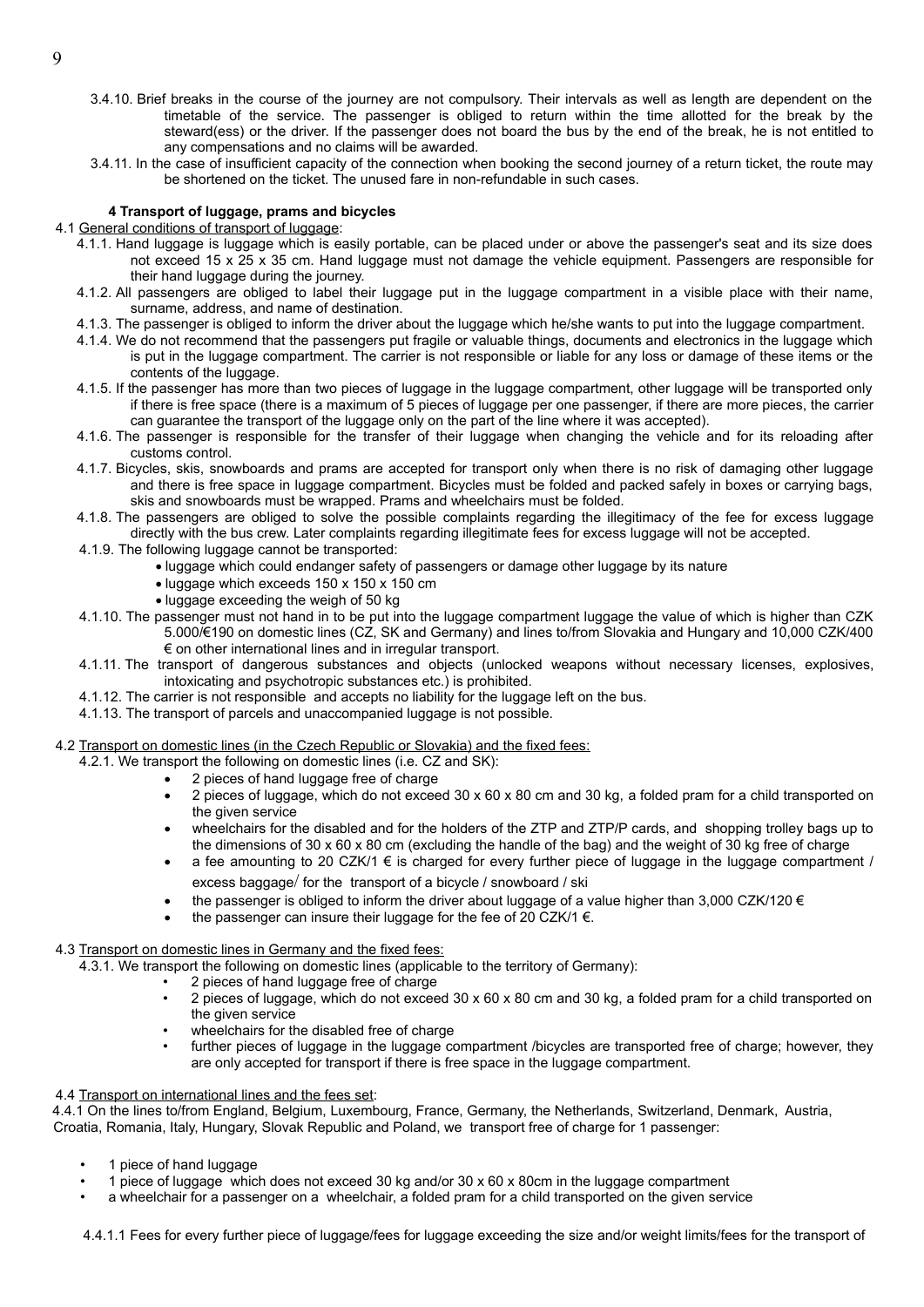bicycle can be paid:

a) directly to the bus crew. The fees on individual bus services are as follows:

| to/from the Czech Republic, the Slovak Republic and Hungary to/from:                               |                                                     |                                                                             |  |
|----------------------------------------------------------------------------------------------------|-----------------------------------------------------|-----------------------------------------------------------------------------|--|
| Great Britain, Belgium,<br>Luxembourg, Denmark,<br>Croatia, Romania, Italy and<br>Hungary - Szeged | Germany, the<br>Netherlands.<br>Switzerland, France | Austria, Slovak Republic,<br>Hungary (except the city of<br>Szeged), Poland |  |
| 300 CZK/10 €/7 GBP/90<br>SEK/80 DKK/100 NOK/3000<br>HUF/80 HRK                                     | 200 CZK/8 €/10<br><b>CHF/2400 HUF</b>               | 100 CZK/4 €/1200 HUF/<br><b>20 PLN</b>                                      |  |

b) in the booking system if the system offers this option. The fees on individual bus services are as follows:

| Great Britain, Belgium,<br>Luxembourg, Denmark,<br>Croatia, Romania, Italy and<br>Hungary - Szeged | Germany, the<br>Netherlands.<br>Switzerland, France | Austria, Slovak Republic,<br>Hungary (except the city of<br>Szeged), Poland |
|----------------------------------------------------------------------------------------------------|-----------------------------------------------------|-----------------------------------------------------------------------------|
| 250 CZK/8 €/6 GBP/70 DKK/80<br>NOK/80 SEK/2700 HUF/70<br><b>HRK</b>                                | 150 CZK/6 €/8<br>CHF/2000 HUF                       | 50 CZK/2 €/600 HUF/<br><b>10 PLN</b>                                        |

to/from the Czech Republic, the Slovak Republic, and Hungary to/from:

It is possible to buy only 1 kind of luggage for 1 passenger in the booking system. Pieces of luggage purchased in the booking system in advance are guaranteed if conditions of transport of luggage set in 4.1 are met. The sale of pieces of luggage allocated for purchase via the booking system is limited. Unpaid fees for luggage created in the booking system prior to the scheduled departure cannot be paid for at a reduced price when boarding the bus.

4.4.1.2 . If the luggage exceeds the size of 30 x 60 x 80 cm or the weight of 30 kg, 1 fee for exceeding this size/weight is charged. If the bag is also extra (I.e. a fee for transport is charged), the fee is charged twice – for extra luggage and for the excess size/weight. The maximum of 2 fees may be charged for one piece of luggage.

4.4.2 On international lines between two (or more) foreign countries (except tickets to/from CZ/SK/Hungary to/from abroad) on boarding the bus we transport free of charge for 1 passenger:

- 1 piece of hand luggage
- 1 piece of luggage which does not exceed 30 kg and/or 30 x 60 x 80cm in the luggage compartment
- a wheelchair for a passenger on a wheelchair, a folded pram for a child transported on the given service

4.4.2.1 Other luggage/bicycles will be accepted for transport for free but only if there is enough space in the luggage compartment on boarding the bus.

4.4.2.2 A piece of luggage is always bought for a fee in the booking system, if ithe system offers the possibility.

4.4.2.3 It is possible to buy only 1 kind of luggage for 1 passenger in the booking system. Pieces of luggage purchased in the booking system in advance are guaranteed if conditions of transport of luggage set in 4.1 are met. The sale of pieces of luggage allocated for purchase via the booking system is limited. Unpaid fees for luggage created in the booking system prior to the scheduled departure cannot be paid for the given price when boarding the bus.

4.4.3 Passengers are obliged to inform the driver about all luggage which they want to put into the luggage compartment and ask for a proof of payment of the fee for the transport of luggage.

4.5 The transport of luggage in irregular transport

4.5.1. We transport for each passenger free of charge:

-two pieces of hand luggage

-all luggage in the luggage compartment – with regard to the capacity of the compartment

4.6 The carrier's liability for luggage accepted for transport and compensation of damage

4.6.1. The passengers are obliged to request the record of loss, theft or damage of luggage from the steward(ess) or driver